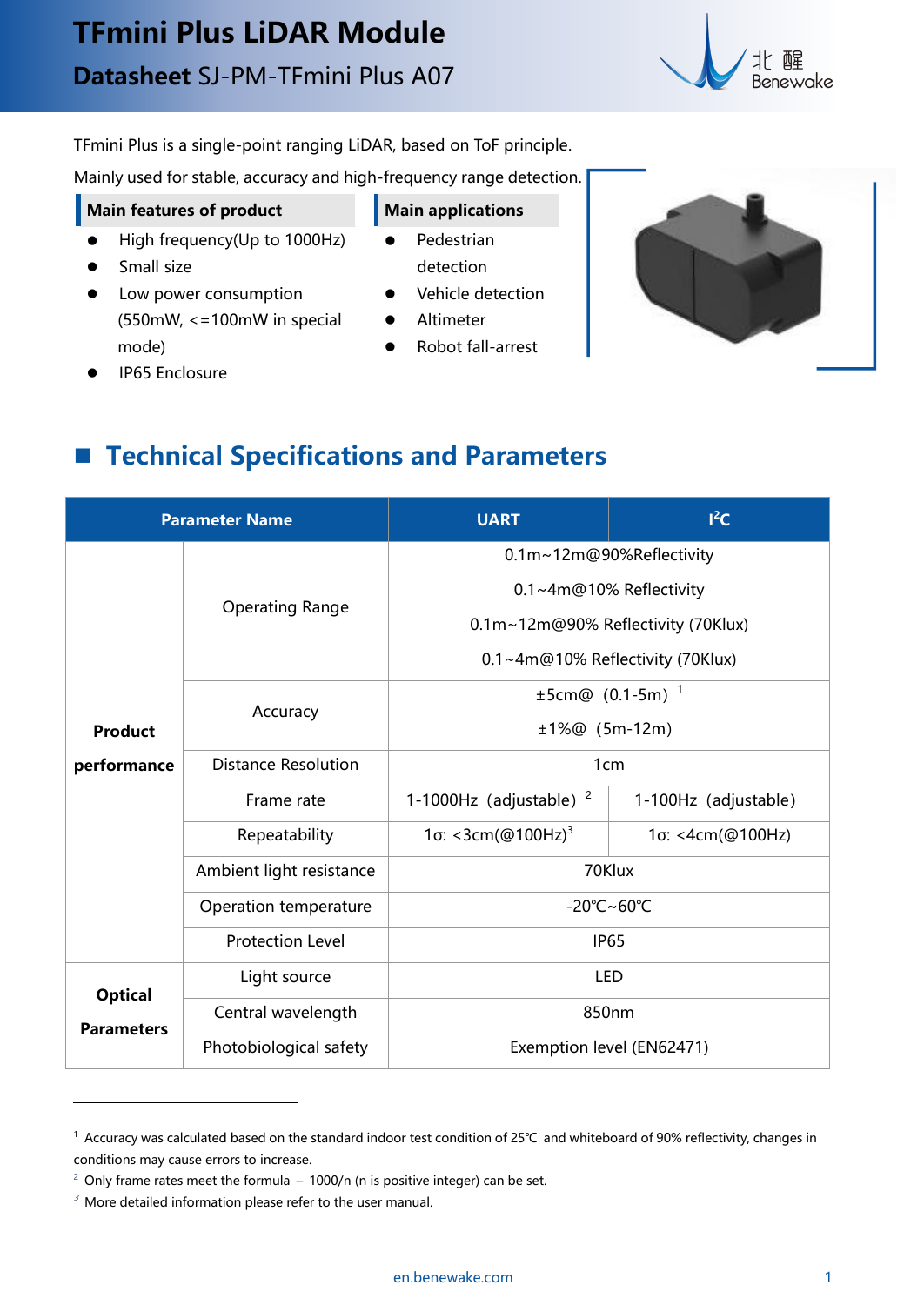# **TFmini Plus LiDAR Module**

## **Datasheet** SJ-PM-TFmini Plus A07



|                   | FoV                     | $3.6^{\circ 4}$                            |        |  |
|-------------------|-------------------------|--------------------------------------------|--------|--|
|                   | Supply voltage          | $5V\pm0.5V$                                |        |  |
|                   | <b>Average Current</b>  | ≤110mA                                     |        |  |
| <b>Electrical</b> | Power consumption       | 550mW (Low Power Consumption Mode: <100mW) |        |  |
| <b>Parameters</b> | Peak Current            | 140 <sub>m</sub> A                         |        |  |
|                   | Communication level     | LVTTL $(3.3V)$                             |        |  |
|                   | Communication interface | UART, I/O                                  | $I^2C$ |  |
|                   | <b>Dimensions</b>       | 35mm*18.5mm*21mm                           |        |  |
|                   | Enclosure material      | PC/ABS                                     |        |  |
| <b>Other</b>      | Storage temperature     | $-20^{\circ}$ C $\sim$ 75 $^{\circ}$ C     |        |  |
| <b>Parameters</b> | Weight                  | $12g \pm 1g$                               |        |  |
|                   | Cable length            | 30cm                                       |        |  |

# **Product Appearance and Structure**



Dimension of TFmini Plus (Unit: mm)

<span id="page-1-0"></span> $4$  This is a theoretical reference value